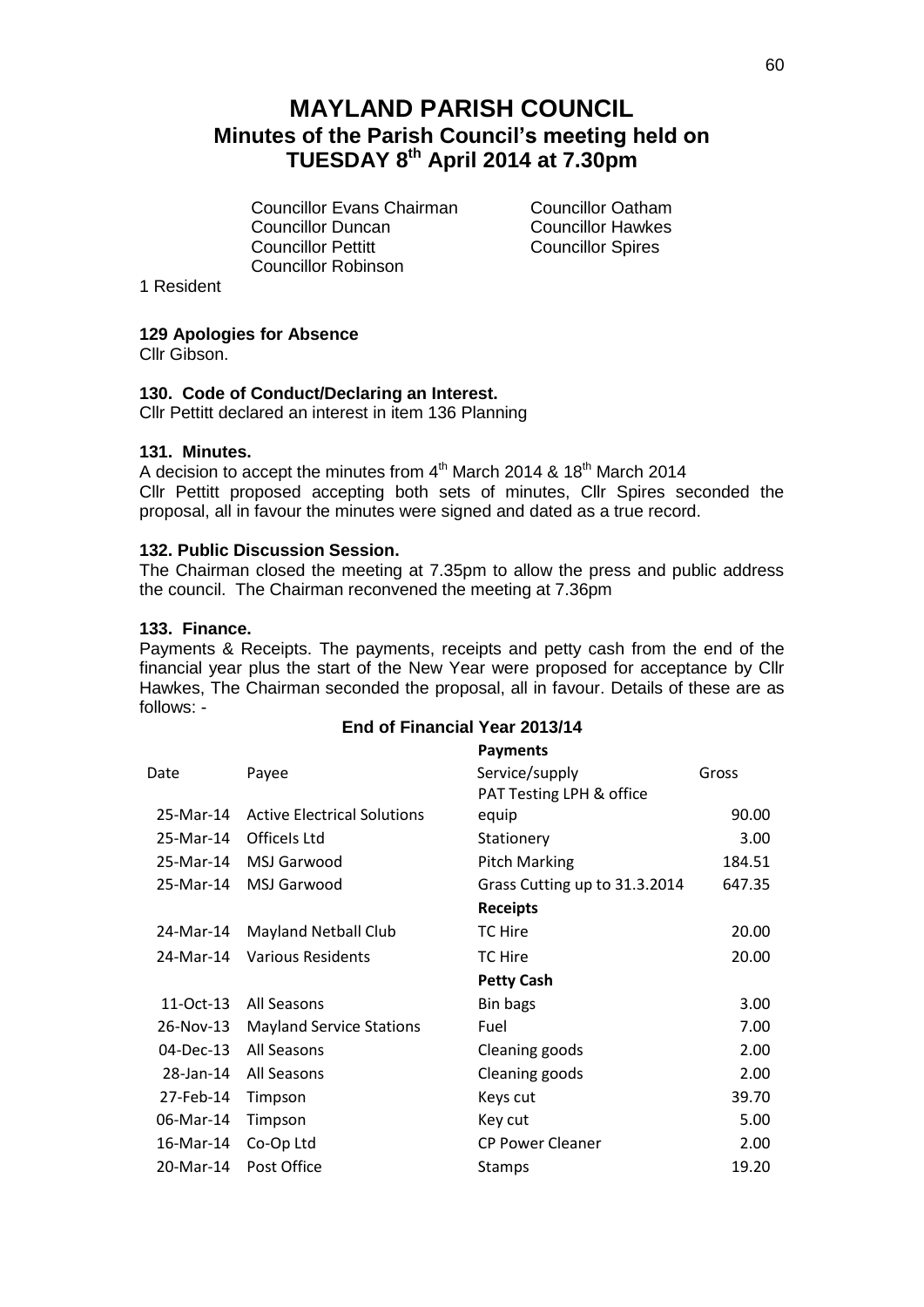# **April 2014 Payments**

| Date      | Payee                                  | Service/supply                  | Gross  |
|-----------|----------------------------------------|---------------------------------|--------|
| 08-Apr-14 | <b>Essex Playing Field Association</b> | Membership & Comp fees          | 35.00  |
| 08-Apr-14 | <b>Rigby Taylor</b>                    | Duraline Dual white line paint  | 186.00 |
| 08-Apr-14 | A & J Lighting Solutions               | <b>TC Lighting Maintenance</b>  | 42.90  |
| 08-Apr-14 | A & J Lighting Solutions               | <b>Street Light Maintenance</b> | 50.40  |
| 08-Apr-14 | A & J Lighting Solutions               | Steeple Road repair             | 115.20 |
| 08-Apr-14 | Drainange & Hygiene Services           | Clear blocked drain             | 168.00 |
| 08-Apr-14 | Mrs J Rackham                          | Expenses for use of house       | 166.68 |
| 08-Apr-14 | Mrs J Rackham                          | Petty Cash                      | 100.00 |
| 08-Apr-14 | <b>EALC</b>                            | Membership fees                 | 608.18 |
| 25-Apr-14 | Mr A Kemp                              | Salary April                    | 110.42 |
| 25-Apr-14 | Mrs J Rackham                          | <b>Salary April</b>             | 930.00 |
| 25-Apr-14 | Mr D Leete                             | Salary April                    | 151.56 |

A full set of accounts was presented to the council; the Chairman will circulate the documents. The Councillors viewed the reconciliation of all bank accounts, the balance sheet and the income and expenditure from 2013/2014. The check list on the Annual Return was completed, Cllr Robinson proposed the Annual Return be signed by both the Chairman and the Clerk (RFO), Cllr Hawkes seconded the proposal, all in favour, motion carried. **The Clerk** will send the form with the relevant paperwork to the Auditors once the internal auditor has completed their section.

Donation request, grass cutting at St. Barnabas Church. Following a discussion Cllr Pettitt proposed a donation of £400 should be made to the church, for grass cutting at the cemetery; Cllr Oatham seconded the proposal, all in favour, **Clerk** to action. It was agreed that a budget heading for this item will be added to next year's budget requests and a letter send to the church requesting the amount they will required this council to contribute by November 2014. It was noted that being added to the budget request list did not guarantee that the money will be added to the final budget and the precept.

Budget alterations. At the end of the financial year any unspent money returns to the General Reserves, these items need to be allocated back into the budget for 2014/15 Cllr Oatham proposed the following allocations be added to budget headings:- S106 fund £85375,

Neighbourhood Plan (£700) in reserves from Parish Plan, Paths £5000 not spent add to £5000 for this year, Swings £1000, Tennis court lighting costs (new bulbs) £2020,

and Signs £2430. Cllr Pettitt seconded the proposal, all in favour, **Clerk** to action

# **134. Lawling Park.**

Roof. Four roofing companies were contacted only two sent in quotations to replace the roof to the existing main hall of the LPH.

Quote from contractor A £19800

Quote from contractor B £9821.35

The Chairman read the specifications on both quotations. Cllr Spires proposed quote B at a cost of £9821.35 is accepted as the contractor had used our specification. Cllr Hawkes seconded the proposal, all in favour. However it was agreed that we need a guarantee for the life of the work, H & S Policy and a copy of the contractor's public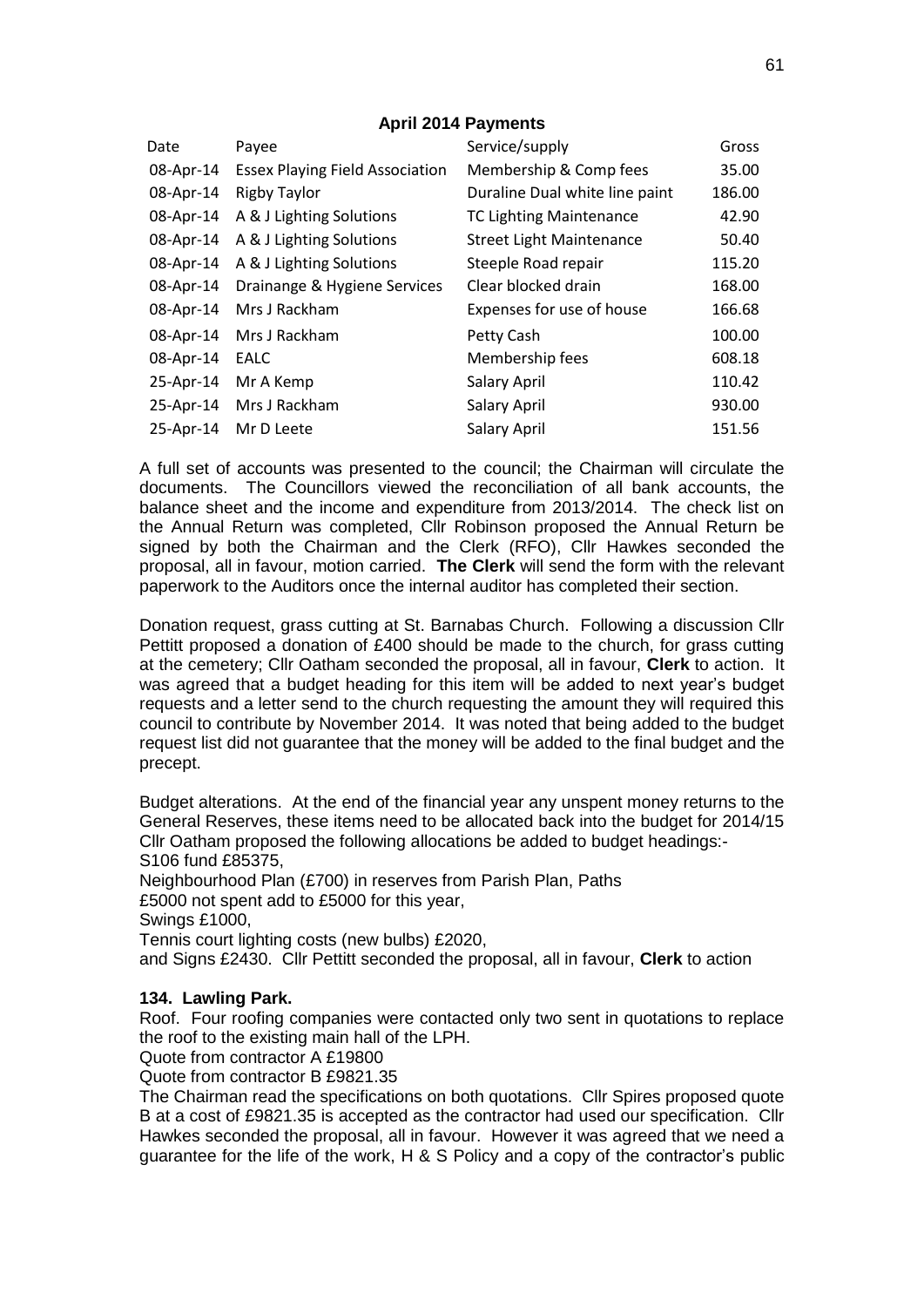liability insurance. We would also like references for work this contractor has carried out for other clients. **Clerk** to action.

MDC Rate notice. It was noted that Central Government are still funding rates for village halls, therefore we once again do not have to pay.

Signs. The two new signs will be delivered on  $25<sup>th</sup>$  April, following a discussion Cllr Pettitt proposed we paid the contractor £125 each to erect the signs, Cllr Robinson seconded this proposal, all in favour, motion carried.

It was noted that large amounts of litter have been left at Katonia car park entrance.

### **135. Developers.**

Correspondence. Letter of thanks from the developer who attended the March Parish Council meeting. Noted.

### **136. Planning.**

### **Correspondence from MDC's Head of Planning Services.**

New response forms including Local Development Plan Policies. The information received explains that PC's should identify MDC's policies under which they are objecting to planning applications. It was noted that MDC's policy is 3 bed 2 parking spaces on all new developments and not 1 bed 1 parking space as this council would like.

# **consideration of applications for the council to make comment to the Planning Authority.**

**AGR/MAL/14/00270.** Prior approval notification for extension to existing general purpose storage. Bovill Uplands, Mayland Hill, Mayland. Noted.

**HOUSE/MAL/14/00272.** First floor extension over garage, 20 Bakersfield, The Drive Mayland.

### **Cllr Pettitt took no part in the discussion on this application, nor did she vote.**

A letter from a resident who raised concerns about this application received the support of the Parish Council.

6 Objections. **Planning Policy BE6**. Extensions to Dwellings, We believe this extension appears cramped and detrimental to the general character and appearance of the locality. The size and location of the extension would be detrimental to neighbouring properties. This extension buts up to Lawling Park, how does the resident expect to obtain access to the building for maintenance without entering the park? It is out of keeping with surrounding areas, design and scale of such an extension is totally out of keeping with the 25 current Bakersfield properties which consist of two designs only. The parking spaces allowed for each property on this development is two, other areas are for turning purposes only. It is the opinion of this council that this extension could still be sub-let.

Several houses on this development have suffered from subsidence and have had to have their foundations strengthened. This needs to be considered when this application is viewed.

# **Appeal Decisions.**

**FUL/MAL/12/01053 APP/X1545/A/13/2205614 .**Land South Of Bartlett Close Mayland 2 No. new self build chalet bungalows on vacant site Appeal Dismissed. Decision noted.

**FUL/MAL/13/00627 APP/X1545/A/13/2205632.** Land South Of Bartlett Close Mayland

2 No. new self build chalet bungalows on vacant site Appeal Dismissed. Decision noted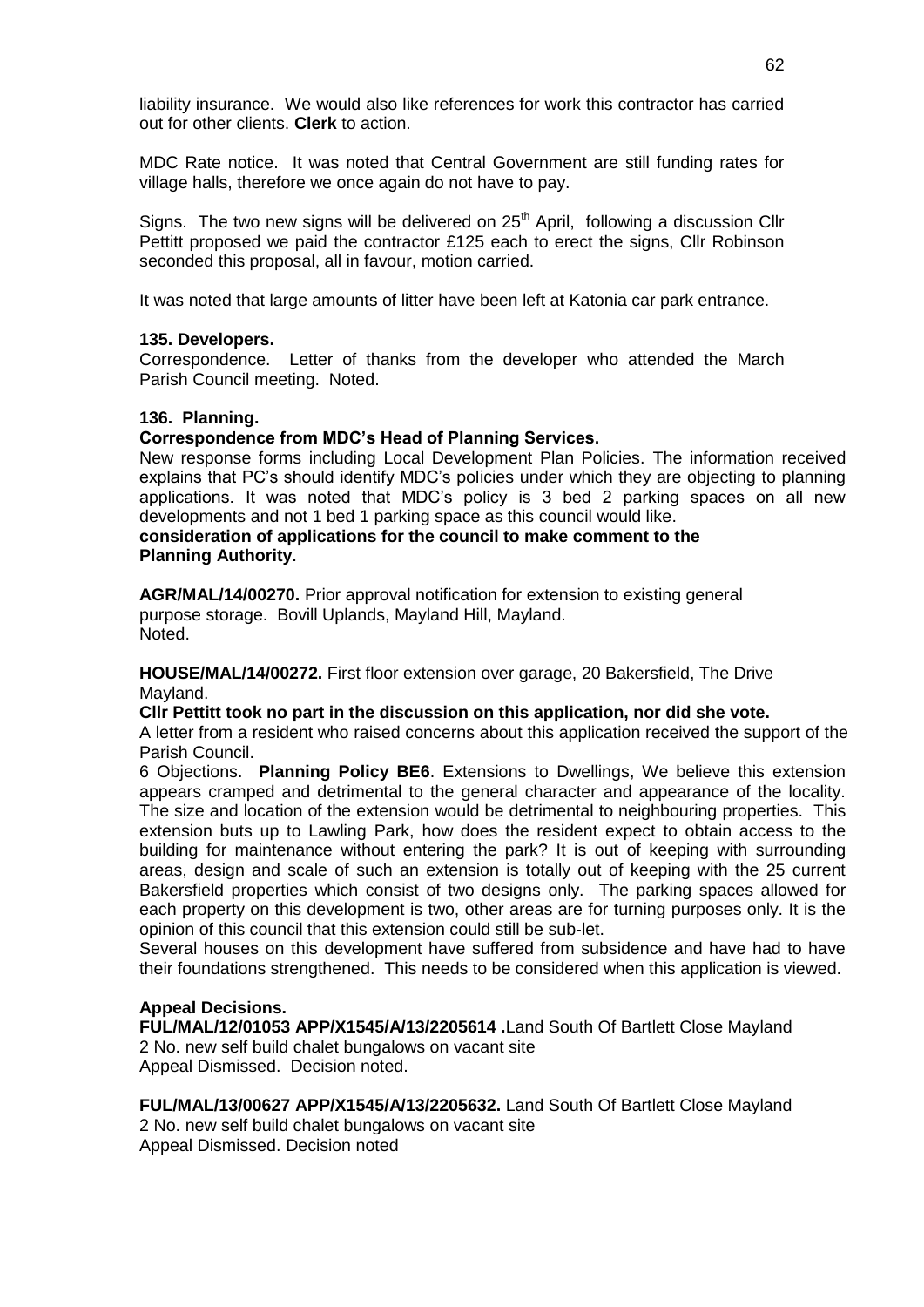### **137. Neighbourhood Plan.**

Each Cllr has received a copy of the report from the RCCE meeting. Two residents showed an interest in joining the steering group. The Maylands Mayl contains a press release requesting volunteers but this has not been published to date. The steering group will work to Terms of Reference. Cllr Spires said he knew all the steps that we need to take. He agreed to circulate the information he has on this subject. Three Councillors agreed to sit on the Steering Group Committee, Cllrs Evans, Pettitt & Spires. All other Councillors support the project and are happy to help with specific tasks. The group will decide on who will Chair and Clerk the meetings. This item will be added to each agenda in the future. The letter of intent has been sent to MDC. We are waiting for a letter from Latchingdon PC, they are happy for us to provide a cycle path around the village and specifically where their boundary abuts the back of West Avenue. We know we will have to consult with land owners before we could go ahead with a cycle path.

The Chairman proposed moving £10k from reserves into the Neighbourhood Plan budget for the coming year, Cllr Oatham seconded the proposal all in favour. **Clerk** to action.

Appointing a consultant was discussed and whilst it was thought a good idea it is too soon in our project to make a firm commitment to employ them. It was agreed to contact the consultants to advise them that we need to form the steering group first but will be in contact in the future, we are interested in their support and advice but would possibly use them on an ad-hoc basis if required. We need to see what specialist help we can get from our villagers.

### **138.Highways**

### Cllrs reported the following:

Response re: Imperial Avenue/West Avenue, Highway ref: 2310346. Cllr Oatham didn't send off the photos he took of the damage at this junction. We have reported this damage twice and the response has been, not bad enough to repair. This is not acceptable as the photographic evidence shows. It was agreed it is time to make a formal complaint. **Clerk** to write to Rodney Bass. Cllr Robinson asked if we could also complain about the "Shoddy" repair to the gateway at the entrance to Mayland from Latchingdon on the Steeple Road? They have repair the white gateway with black cable ties, it is at an angle and the "Mayland" sign is missing. It was agreed to add this information to our letter and send a copy to each of our District Councillors.

### **139. Parks & Open Spaces. MNR, Cardnells & Everetts.**

Cllr Spires reported that the bollards at Cardnells had been broken again. The Clerk advised the council that she had been made aware of this by our groundsman and that she has already made contact with MDC who purchase and deliver the bollards to us. Waiting for their quote.

Gladwell Walk. Registering the land. **Add to next agenda**. It was agreed to write to Mitchell Plampin advising them we do not need their help with this matter. **Clerk** to action.

Tree has fallen in MNR. Contractors will move to one side when cutting meadow area.

### **140. Village Environment**

Incudes: Lighting, Vandalism, Sea Wall, Transport. Nothing to report.